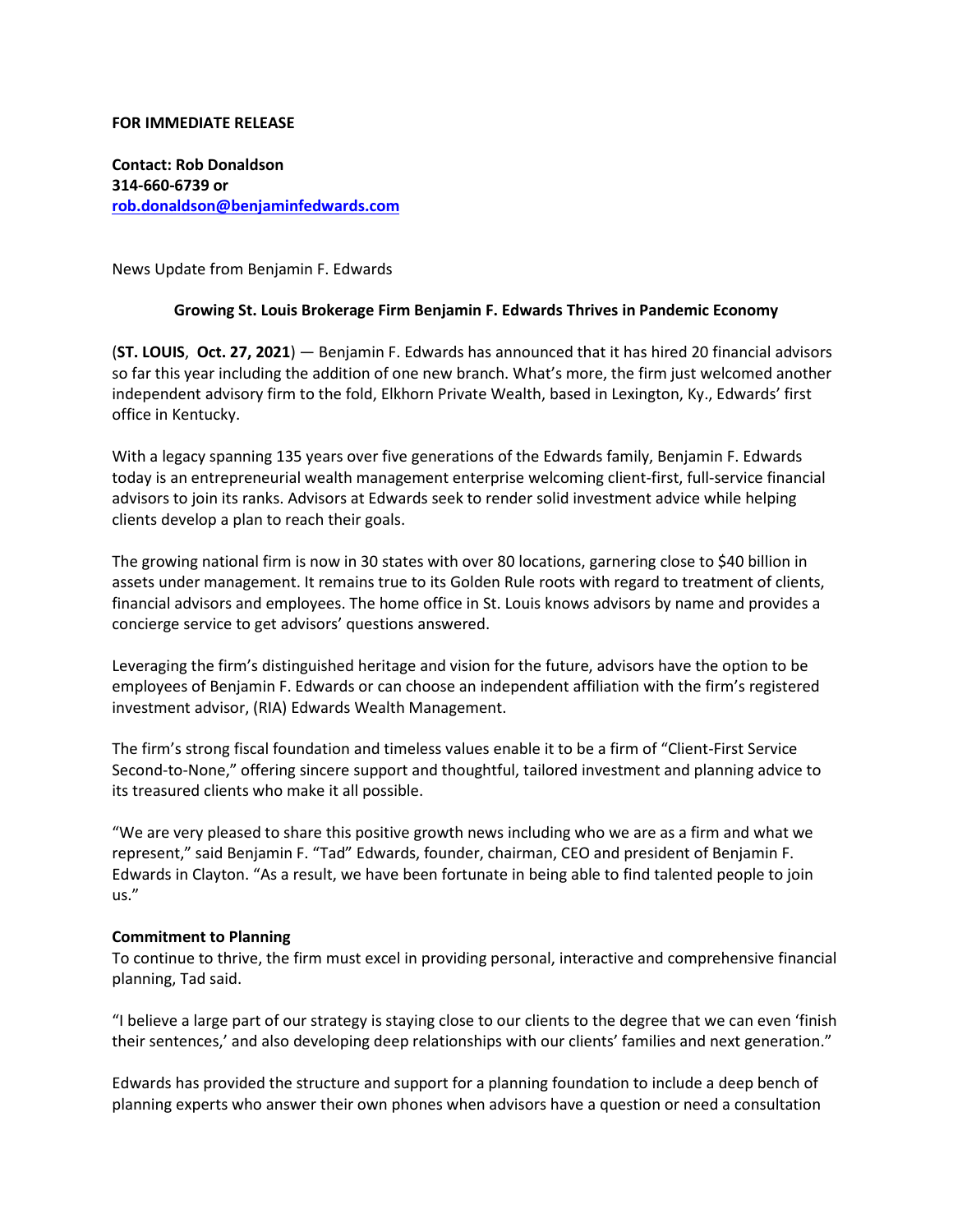about a client's financial needs. Edwards' technology integrates with other firm systems and allows collaboration with clients.

Demonstrating its commitment to planning, the firm recently announced that it will cover the cost of obtaining a financial planning designation for advisors who enroll in such a program and meet the designation's rigorous planning standards.

## **More Growth Ahead**

Meanwhile, the firm expects hiring to continue, and for the first time in its history, Edwards will initiate an advisor training program in addition to seeking experienced advisors.

Tad, (great-great grandson of the founder of nationwide brokerage firm A.G. Edwards established in 1887), says many financial advisors today are searching for a firm who they know is committed to putting clients' interests first. In addition, advisors desire a firm they can trust as well as have a voice with the top leadership team.

# **Client-First Service**

The firm's initiatives and strategies are focused on enhancing the client-advisor experience first and foremost. For example, the firm understands the importance of serving clients' families and would never turn away a client's young family member or client referral who's interested in establishing a relationship with one of the firm's advisors regardless of the amount of assets available to invest. "We encourage our clients to think of their advisor as the family chief financial officer," says Chris Keller, director of Business Services.

## **A Home for Independent Advisors**

Tad believes Edwards is a home or even a refuge for financial advisors who want support to manage their own destiny.

"We are fully supportive of the advisors' needs to grow their business in a structure that best suits them," Tad said. "As a result, we continue to see strong growth in both our traditional employeeadvisor model and our independent affiliation model."

Providing advisors the flexibility they cherish in growing their business and a personalized transition package gives us an edge in attracting advisors to the firm, said Chief Operating Officer Doug Rubenstein. "We provide financial advisors the opportunity to be as independent as they want to be without sacrificing needed support in running their business."

Working in an environment of "Trust, Integrity and Mutual Respect" along with adherence to the Golden Rule and client-first culture are welcome relief for our advisors, Tad says. "We see each other as our work family, our 'home away from home.'"

# **About Benjamin F. Edwards**

With a legacy spanning 135 years over five generations of the Edwards family, Benjamin F. Edwards today is an entrepreneurial wealth management enterprise welcoming client-first, full-service financial advisors to join its ranks. Advisors at Edwards seek to render solid investment advice while helping clients develop a plan to reach their goals.

The growing national firm is now in 30 states with over 80 locations, garnering close to \$40 billion in assets under management. It remains true to its Golden Rule roots with regard to treatment of clients,